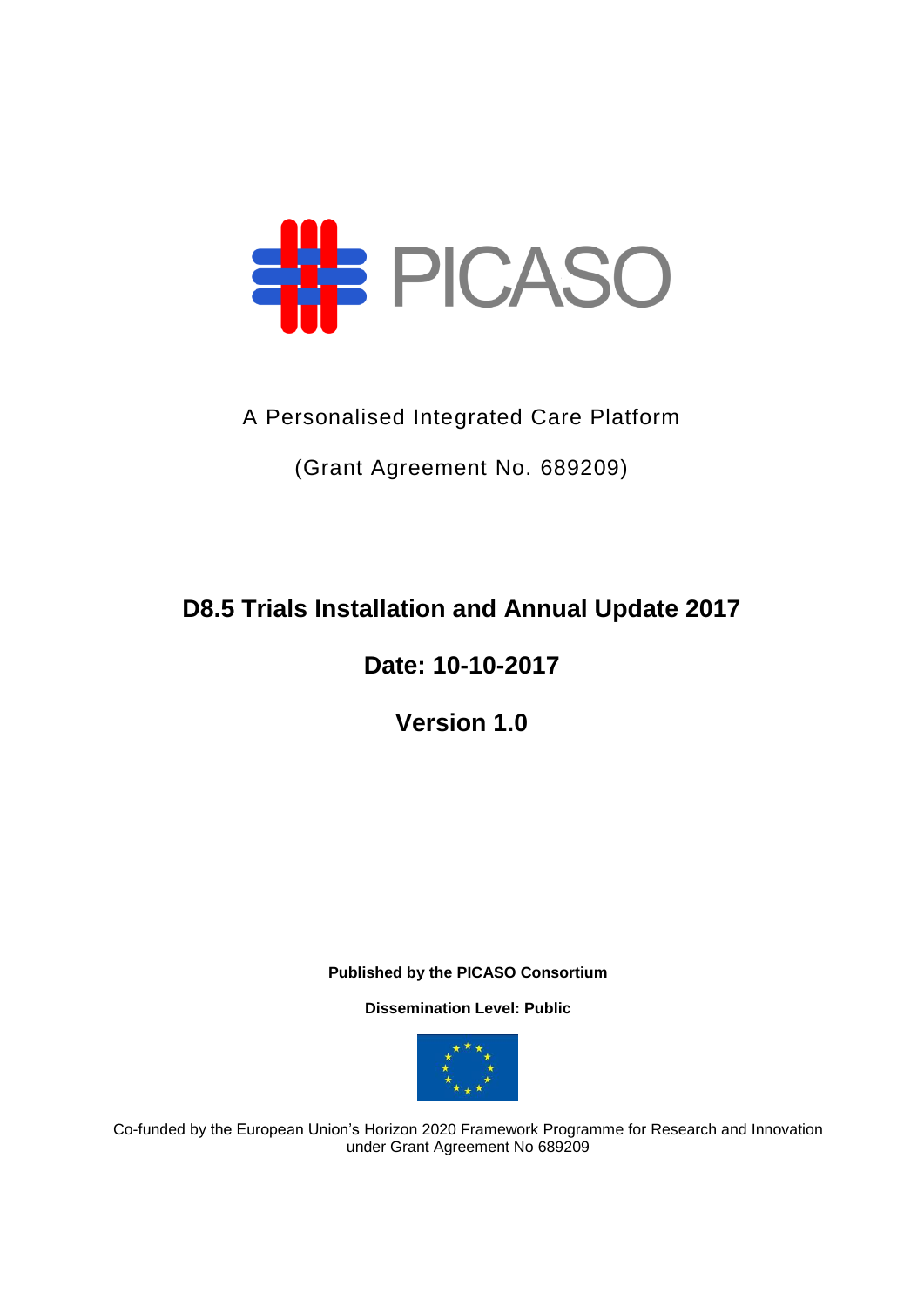# **Document control page**

| Document file:          | D8.5 Trials Installation and Annual Updates 2017.docx                                                           |
|-------------------------|-----------------------------------------------------------------------------------------------------------------|
| Document version:       | 1. $\Omega$                                                                                                     |
| Document owner:         | <b>UDUS</b>                                                                                                     |
| Work package:           | WP8 - Trials preparation, Migration and Evaluation                                                              |
| Task:                   | T8.1, T8.2                                                                                                      |
| Deliverable type:       | R. DEM                                                                                                          |
| <b>Document status:</b> | $\boxtimes$ approved by the document owner for internal review<br>$\boxtimes$ approved for submission to the EC |

### **Document history:**

|               | Version   Author(s)          | <b>Date</b> | Summary of changes made                 |
|---------------|------------------------------|-------------|-----------------------------------------|
| 0.1           | Jutta Richter (UDUS)         | 06-09-2017  | Draft version                           |
| 0.2           | <b>Gamal Chehab (UDUS)</b>   | 08-09-2017  | <b>Internal revision UDUS</b>           |
| $0.4^{\circ}$ | Jutta Richter (UDUS)         | 13-09-2017  | <b>Internal revision UDUS</b>           |
| 0.6           | Matthias Schneider (UDUS)    | 01-10-2017  | Internal revision UDUS                  |
| 0.7           | Agostino Chiaravalloti (UTV) | 09-10-2017  | UTV updates                             |
| 0.9           | Jutta Richter (UDUS)         | 09-10-2017  | Version for internal review             |
| 1.0           | Jutta Richter (UDUS)         | 10-10-2017  | Final version submitted to the European |
|               |                              |             | Commission                              |

#### **Internal review history:**

| <b>Reviewed by</b>  | <b>Date</b> | <b>Summary of comments</b> |
|---------------------|-------------|----------------------------|
| Matts Ahlsén (CNET) | 09-10-2017  | Approved                   |

#### **Legal Notice**

The information in this document is subject to change without notice.

The Members of the PICASO Consortium make no warranty of any kind with regard to this document, including, but not limited to, the implied warranties of merchantability and fitness for a particular purpose. The Members of the PICASO Consortium shall not be held liable for errors contained herein or direct, indirect, special, incidental or consequential damages in connection with the furnishing, performance, or use of this material.

Possible inaccuracies of information are under the responsibility of the project. This report reflects solely the views of its authors. The European Commission is not liable for any use that may be made of the information contained therein.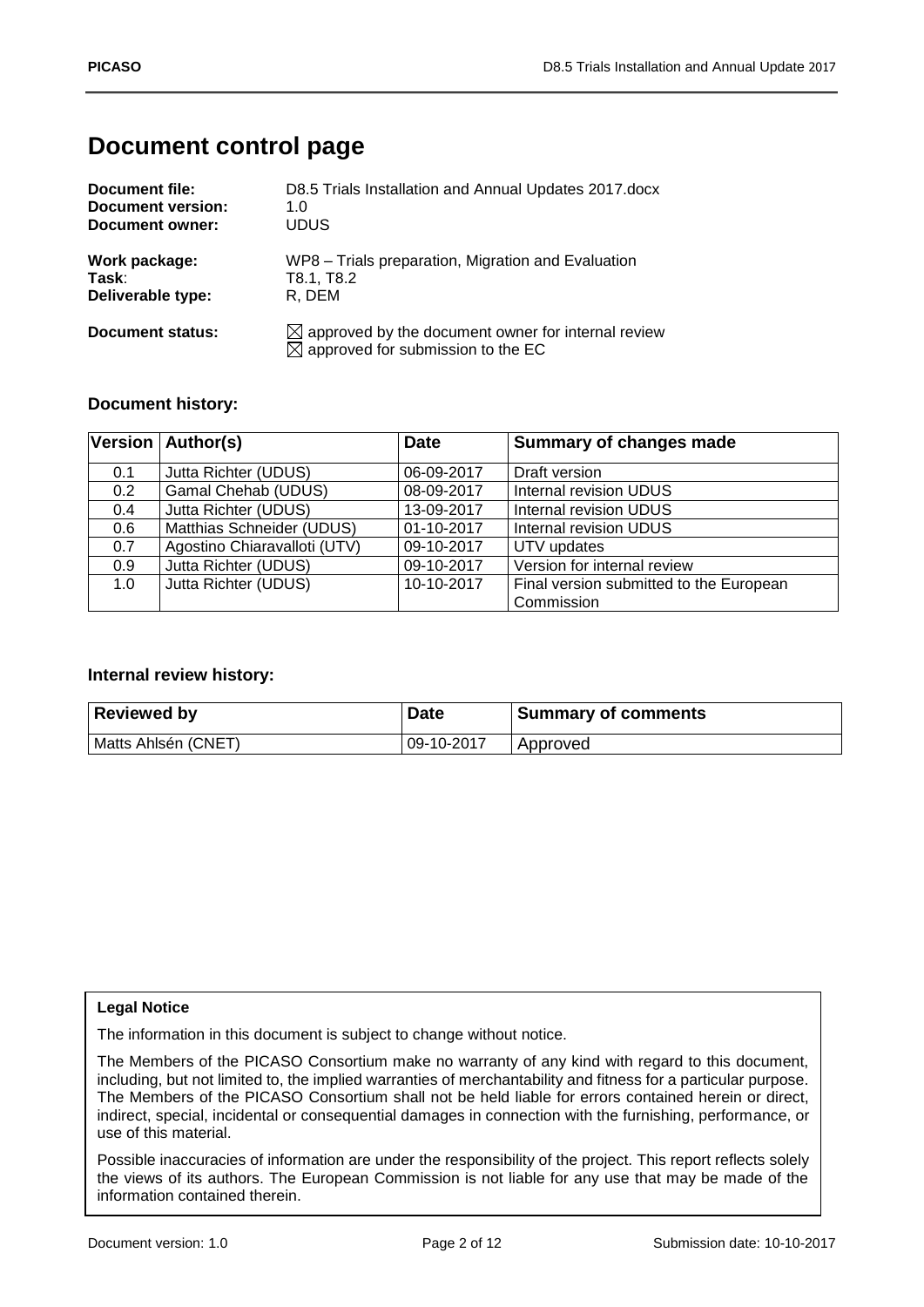# Index:

| $\mathbf 1$  |  |
|--------------|--|
| $\mathbf{2}$ |  |
|              |  |
| 3            |  |
|              |  |
|              |  |
|              |  |
|              |  |
| 4            |  |
|              |  |
|              |  |
|              |  |
|              |  |
| 5            |  |
|              |  |
|              |  |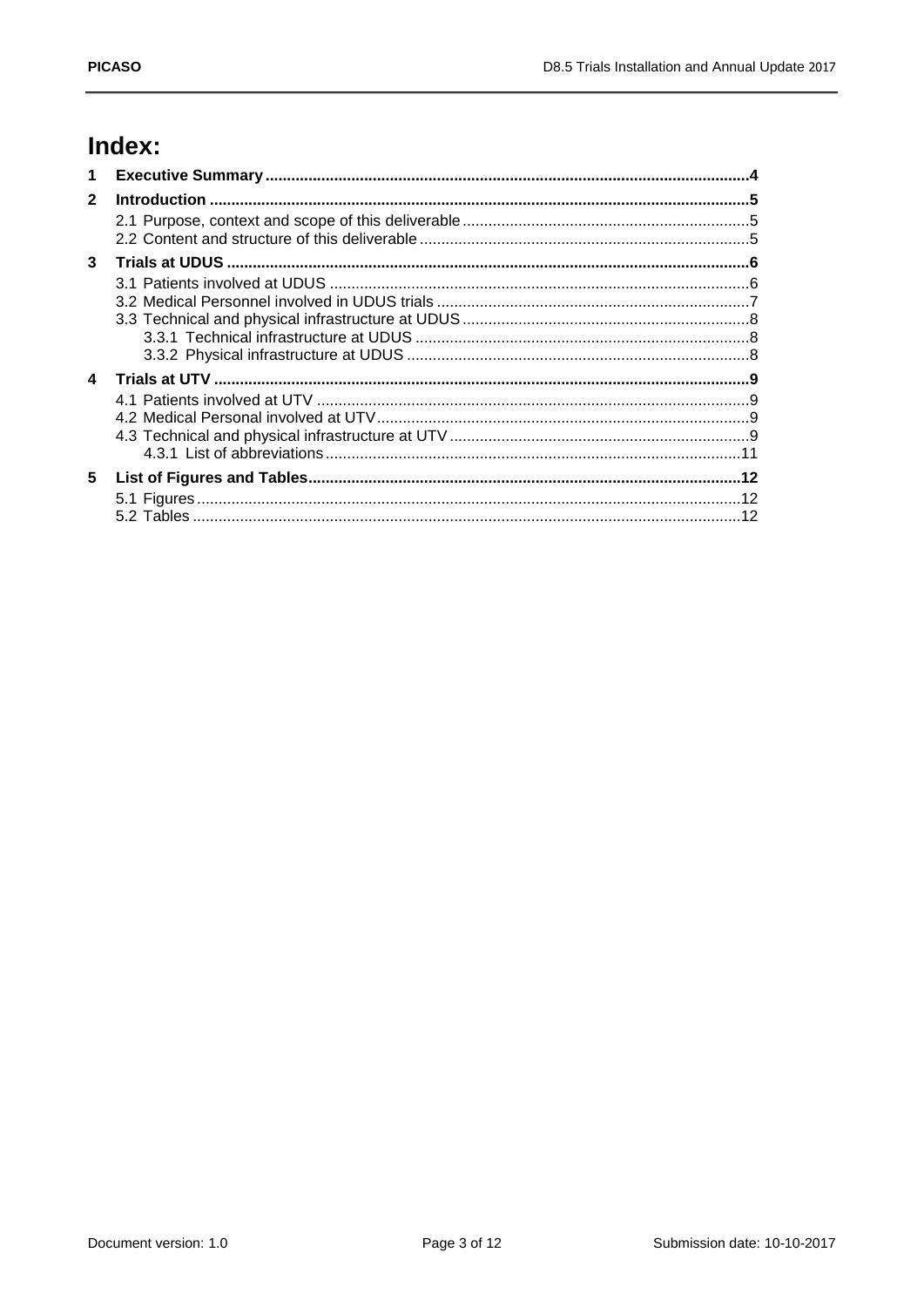## <span id="page-3-0"></span>**1 Executive Summary**

This deliverable describes how UDUS and UTV plan to perform the pilots from the perspective of the infrastructure allocated (rooms, infrastructure in the rooms, proposed calendar, etc.) and personnel involved (from the hospital, number of users expected in every round, project partners, etc.).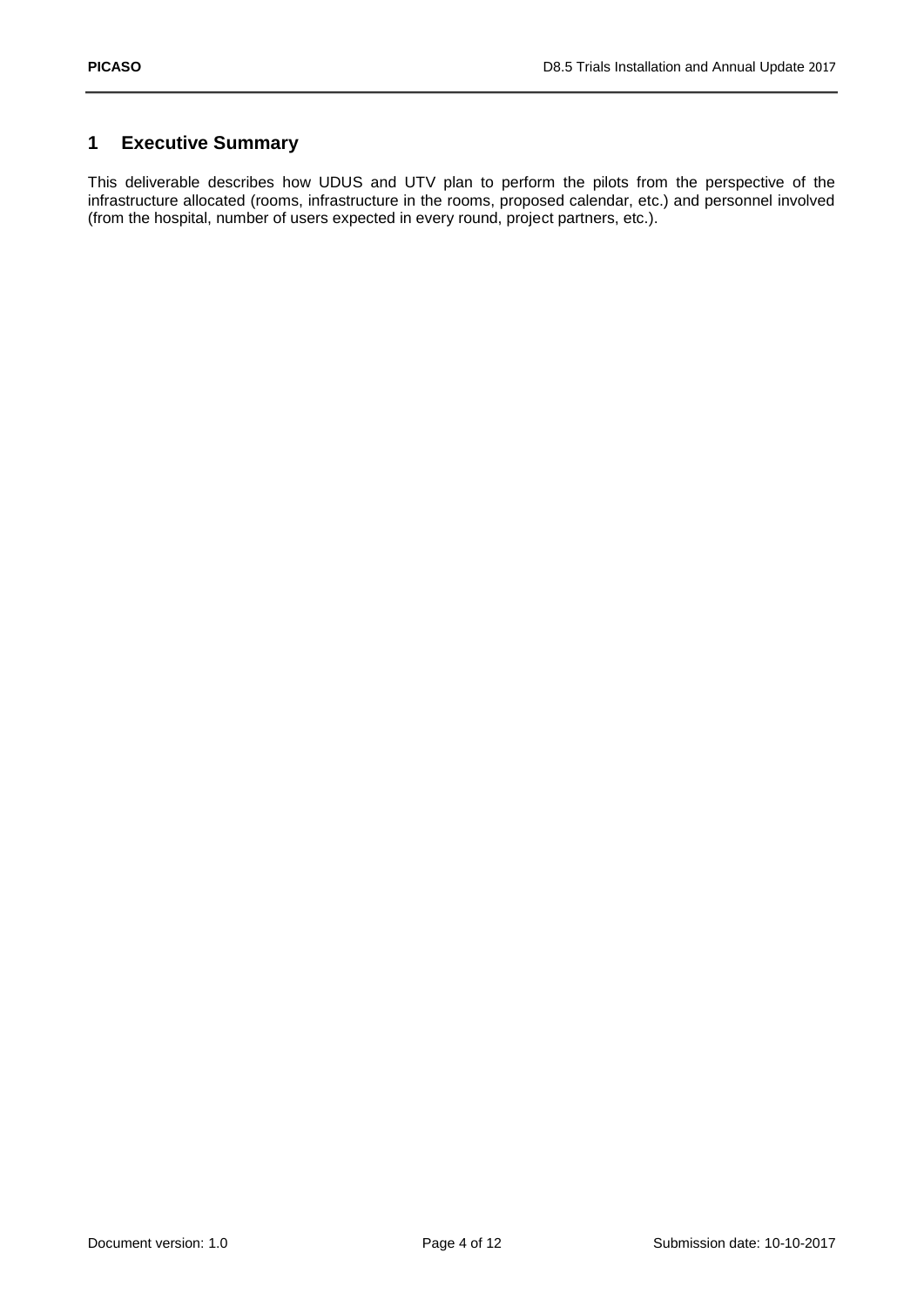## <span id="page-4-0"></span>**2 Introduction**

The PICASO project builds a service oriented, information and communications technology (ICT) based integration platform that supports collaborative sharing of care plans across sectors based on dynamic and personalised orchestration of care services. It will further provide a method for sharing patient information across all relevant formal and informal care providers using a unique, trust federated solution to the problem of data privacy in cloud based health systems.

Two proof of concept trials including patients will be performed.

#### <span id="page-4-1"></span>**2.1 Purpose, context and scope of this deliverable**

This deliverable describes how the Policlinic of Rheumatology and Hiller Research Unit Rheumatology, University Clinic Düsseldorf (UDUS) and The University Hospital of Tor Vergata in Rome (UTV) plan to perform the pilots from the perspective of the infrastructure allocated (rooms, infrastructure in the rooms, proposed calendar, etc.) and personnel involved (from the hospital, number of users expected in every round, project partners, etc.).

Trial 1 will be carried by PICASO partner UDUS and involves patients above the age of 18 with Rheumatoid Arthritis (RA) and Cardiovascular Disease as co-morbidity.

Trial 2 will be carried out by PICASO partner UTV and it will involve patients over the age of 65 with Parkinson Disease (PD) and Cardiovascular Disease as co-morbidity.

### <span id="page-4-2"></span>**2.2 Content and structure of this deliverable**

For the content and the structure of this deliverable see the summary table.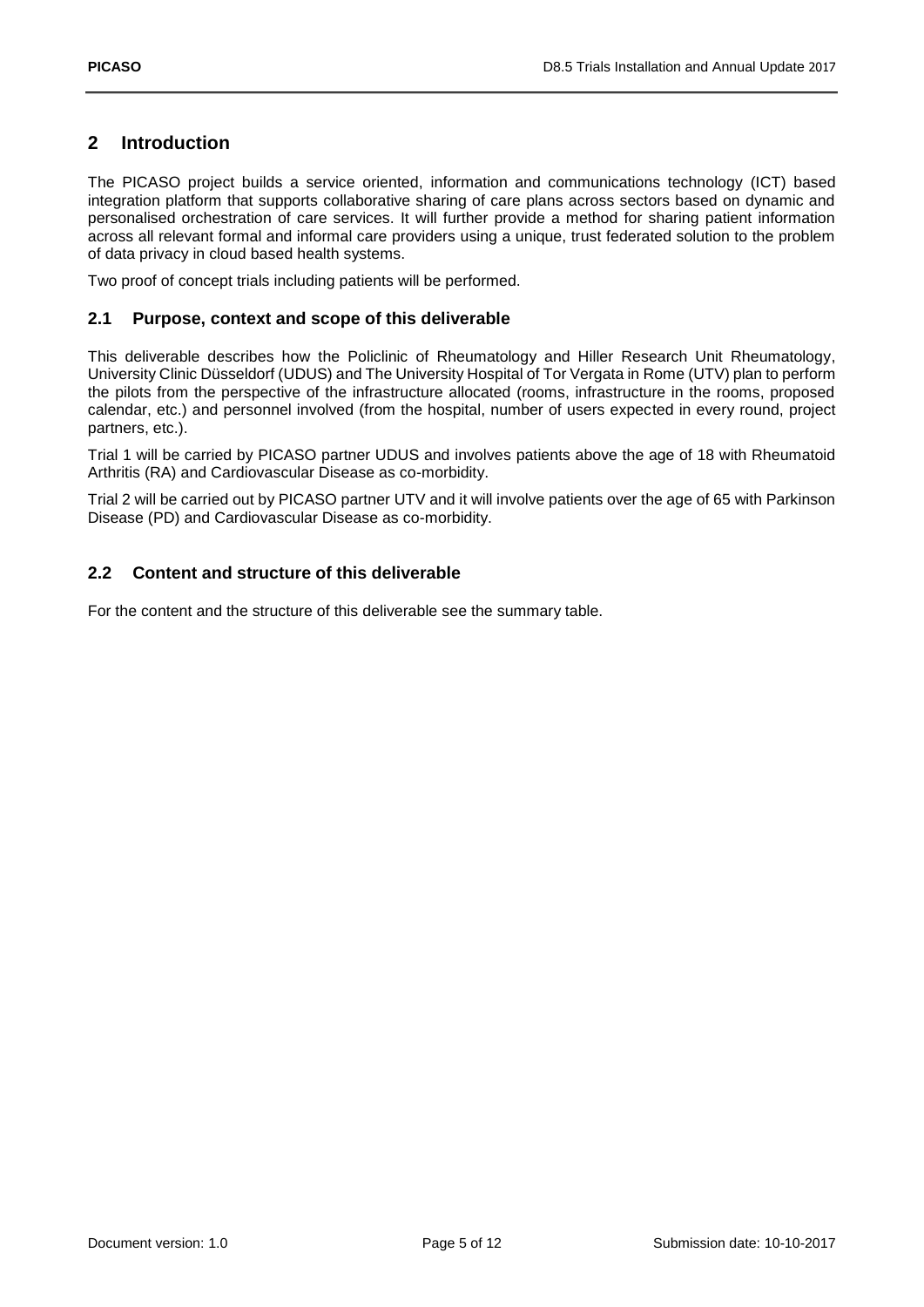## <span id="page-5-0"></span>**3 Trials at UDUS**

Two proof-of-concept clinical trials will be carried out by the PICASO partner UDUS (Policlinic of Rheumatology and Hiller Research Unit Rheumatology) and will involve patients above the age of 18 years with Rheumatoid Arthritis (RA) and any cardiovascular co-morbidity. RA treatment is optimally delivered by a multidisciplinary team and involves different competencies

### <span id="page-5-1"></span>**3.1 Patients involved at UDUS**

Overall n=30 patients will be enrolled from the outpatient clinic at Policlinic of Rheumatology and Hiller Research Unit Rheumatology at the Heinrich-Heine-University, University Hospital of Düsseldorf (UDUS). During the PICASO trial, patients will be followed by their usually caring rheumatologist at UDUS.

Patients need to fulfil the following inclusion and exclusion criteria

#### **Inclusion criteria:**

- Patients above 18 years of age
- Diagnosis of rheumatoid arthritis (ICD-10 M05.\* or M06.\*)<sup>1</sup>
	- a) Any disease activity status (remission, low or active disease)
	- b) Any functional status
	- c) Any disease duration
- Have at least one known, documented cardiovascular co-morbidity at study entry
	- a) Patients suffering from following cardiovascular co-morbidities will be included:
		- 1. Arterial hypertension
		- 2. Arrhythmias
		- 3. Coronary heart disease
		- 4. Heart valve diseases and other heart structure failure, e.g. myocardial cause
		- 5. Heart failure, e.g., insufficient pump performance
		- 6. Former apoplexies
		- 7. Hypercholesterolemia
		- 8. Hyperlipidaemia
- Are willing to participate and sign data transfer agreements
- Are willing to interact with the platform over a period of nine months
- Agree to setting up and de-install the infrastructure at home
- Internet connection (either existing or agreeing to be build up)
- Have a sufficient understanding of the German language
- Patients are allowed to be pregnant
- Patients are allowed to be followed in registries / observational studies
- Signed informed consent
- Patients need to have health care insurance and are treated at outpatients clinic at UDUS

#### **Exclusion criteria:**

 Participation in other clinical trials phase 1 to 3 or studies according to AMG (German acronym for 'Arzneimittelgesetz' (Medicinal Products Act))

<sup>-</sup>1 ICD10 Code: "International Statistical *Classification* of Diseases and Related Health Problems" https://www.dimdi.de/static/de/klassi/icd-10-gm/kodesuche/index.htm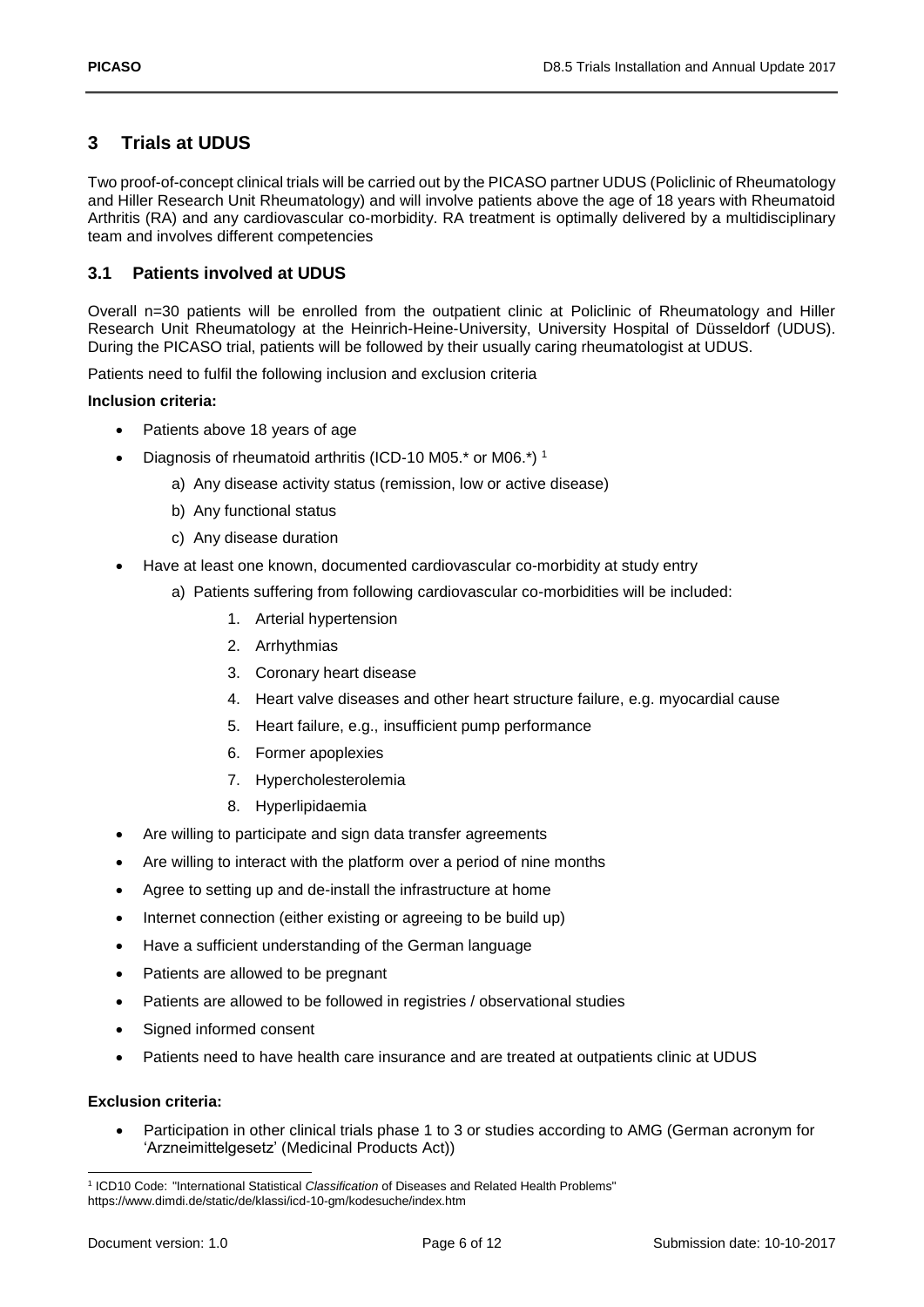Patients are pre-identified via our patient documentation system and asked randomly as they show up in our outpatient clinic at UDUS.

## <span id="page-6-0"></span>**3.2 Medical Personnel involved in UDUS trials**

Professionals involved in the two UDUS trials and the belonging responsibilities are depicted in [Table 1:](#page-6-1) [Professionals involved](#page-6-1) at UDUS trials of this deliverable

The list includes medical personal employed at UDUS and physicians in private practices collaborating with UDUS in PICASO.

<span id="page-6-1"></span>

| Role                                                      | Profession                                                    | Responsibilities                                                                                                           |
|-----------------------------------------------------------|---------------------------------------------------------------|----------------------------------------------------------------------------------------------------------------------------|
| Physicians                                                | Rheumatologists in<br>clinic and private<br>practises         | Standard rheumatic care, trial parameters, use and<br>evaluation of PICASO platform, filling evaluation forms              |
|                                                           | GPs (e.g. from "Centre<br>for Health and Society"<br>(CHS)    | GP care, trial parameters, use and evaluation of<br>PICASO platform, filling evaluation forms                              |
|                                                           | Cardiologists                                                 | Cardiology care, trial parameters, use and evaluation of<br>PICASO platform, filling evaluation forms                      |
|                                                           | Occupational<br>physicians<br>(e.g. from CHS)                 | Routine care, filling evaluation forms                                                                                     |
| Documentation                                             | Documentation officer/<br>study nurse / research<br>assistant | Documentation of standard rheumatic care, trial<br>parameters, trial support, evaluation forms, transfer into<br>databases |
| Statistician                                              | Statistician                                                  | Statistical analyses                                                                                                       |
| IT                                                        | IT personnel                                                  | Technical support if not done by INJET/CNET or other<br>applicable PICASO IT partners                                      |
|                                                           | IT personnel                                                  | Set-up and maintenance PICASO infrastructure in<br><b>UDUS</b>                                                             |
| Telephone hotline                                         | Secretary/study nurse                                         | Project support / management for health-related issues<br>Project support / management for technical issues                |
| <b>PICASO IT Partners</b><br>(IN-JET, CNET and<br>others) | IT personnel / research<br>assistants (medical<br>students)   | Setup the PICASO infrastructure at patients' homes in<br>collaboration with UDUS                                           |
|                                                           | IT personnel                                                  | Set-up PICASO infrastructure in UDUS                                                                                       |

| Table 1: Professionals involved at UDUS trials |  |
|------------------------------------------------|--|
|                                                |  |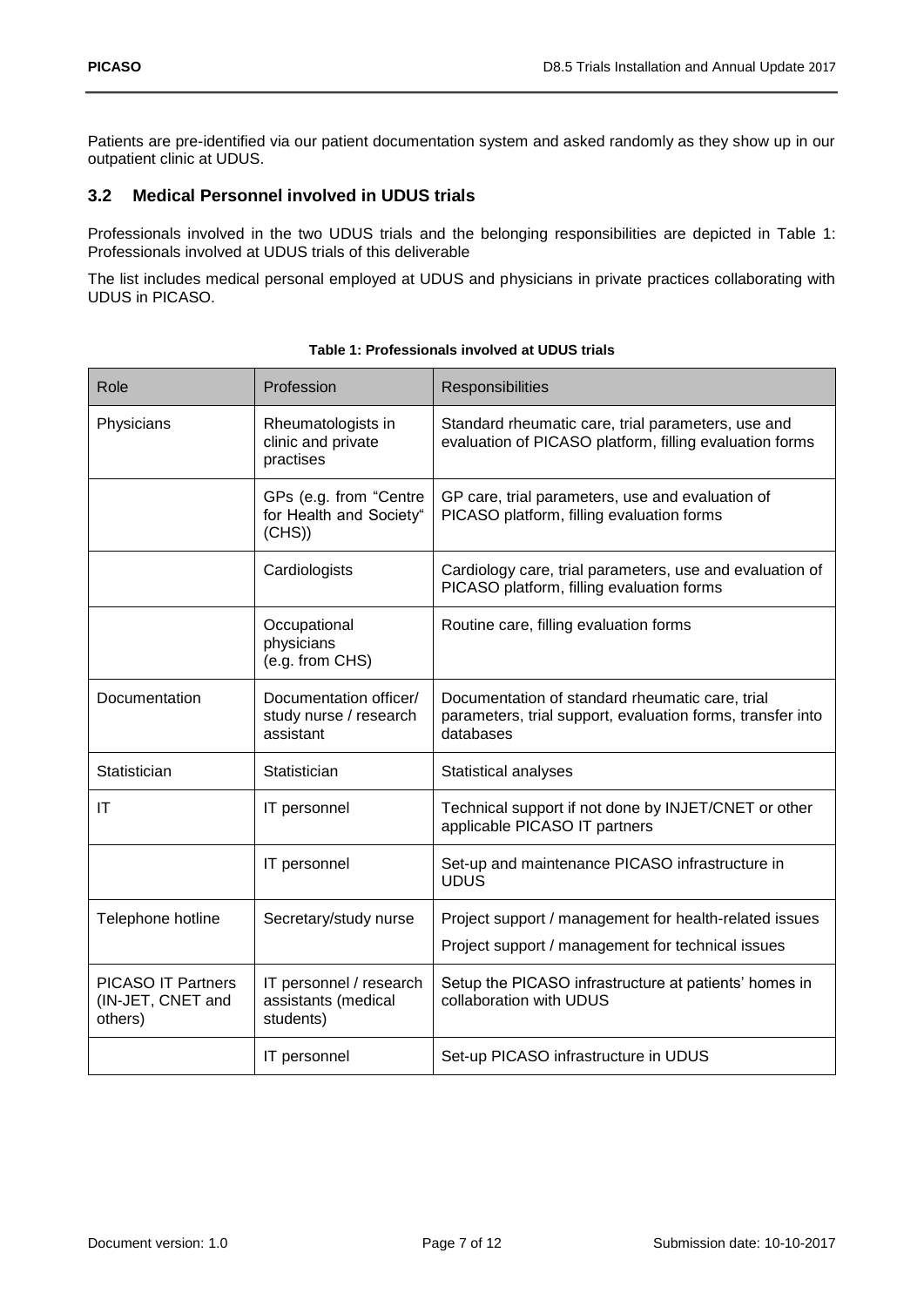#### <span id="page-7-0"></span>**3.3 Technical and physical infrastructure at UDUS**

#### <span id="page-7-1"></span>**3.3.1 Technical infrastructure at UDUS**

UDUS hosts the server with the UDUS PICASO server and the UDUS PICASO Database on two separate servers that mirror each other and thus guarantee a fall-back solution in case that one of the systems breaks down.

UDUS will use their own hospital information system and patient documentation system as required. In case of e.g. power failure or hard disk crashes for these systems back-ups of the databases are available as well.

At UDUS emergency power supply is available.

#### <span id="page-7-2"></span>**3.3.2 Physical infrastructure at UDUS**

#### *Patient recruitment*

Patient recruitment will take place in the UDUS outpatient clinic.

Informed consent is obtained in the outpatient treatment rooms and involve the caring physician (rheumatologist) and the PICASO study personnel (e.g. research assistants (medical students)) as appropriate. Our usually used medical equipment and software used in routine care will be used for the interaction apart from the PICASO platform.

Training on the PICASO system, the home-monitoring devices and the hand over procedures of the preinstalled tablet PCs will take place in a separate quiet room.

#### *Patient follow-up visits*

Follow-up visits and interaction with the caring physician will be performed in the standard outpatient treatment rooms and involve the caring physician and the PICASO study personnel. Our usually used medical equipment and software used in routine care will be used for the interaction in addition to the PICASO platform.

Paper-based IT-Knowledge and evaluation questionnaires are handed out on clipboards with pencils. The patients will have enough time to complete them in a quiet area. The filled questionnaires are returned to the study personnel and stored at a central place. The filled-out forms are archived according to legal requirements.

The collected paper-based data is digitized and stored in a database for further analysis.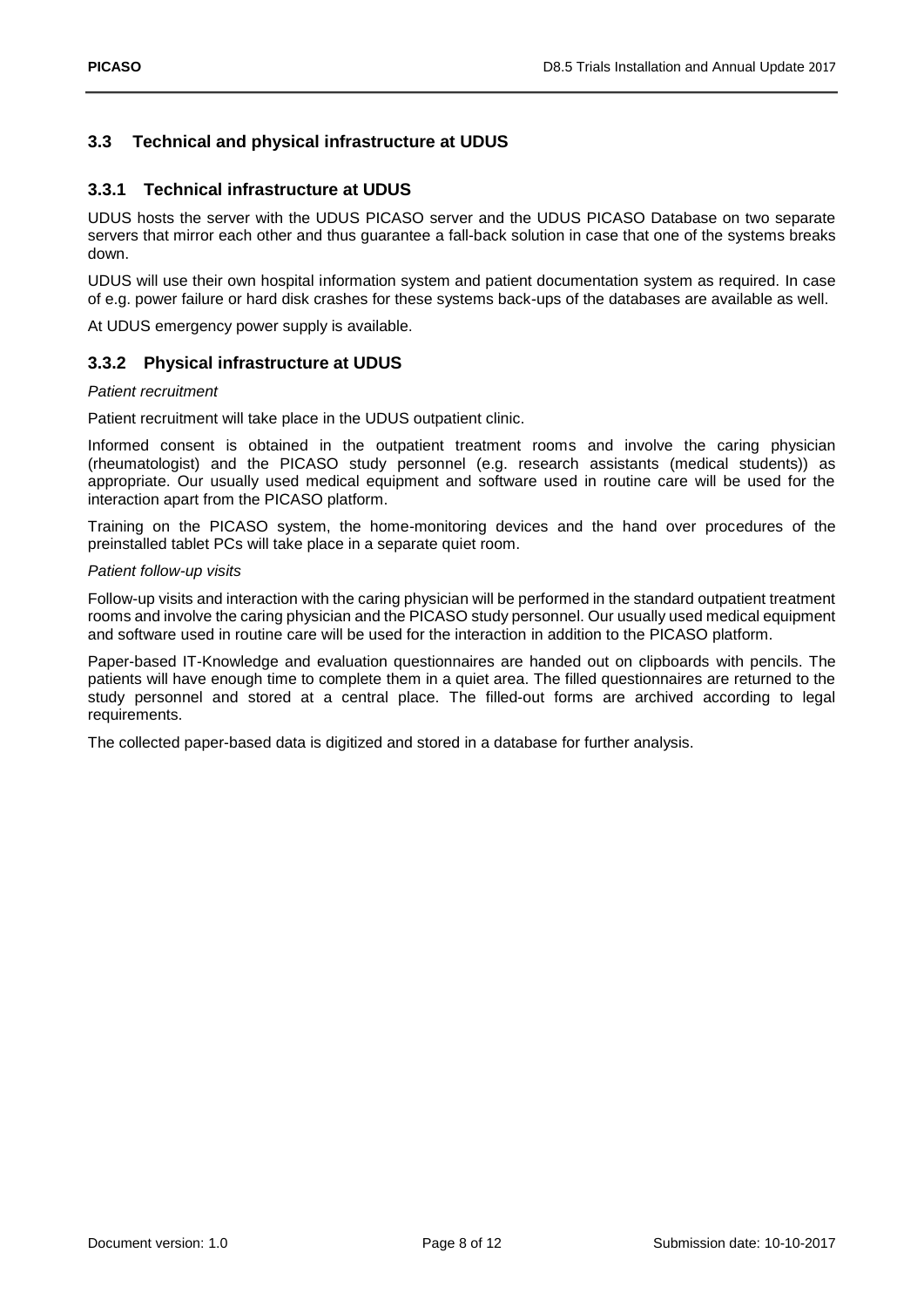# <span id="page-8-0"></span>**4 Trials at UTV**

The clinical trial will be carried out by the PICASO partner UTV (University Tor Vergata, Department of Biomedicine and Prevention; Rome) in conjunction with the Department of Psychiatry of the Institute of Treatment and Research, Santa Lucia of Rome (SLUCIA). The trial is focused on patients suffering of Parkinson disease and related comorbidities and caregivers and is characterized by two main aspects: a) upload of medical data (including medical reports, blood tests examinations, imaging data) on a dedicated platform accessible by physicians; b) home monitoring of the main health parameters and medication adherence. The professional figures involved in this trial are represented by neurologists, radiologists, nuclear medicine physicians, cardiologists and neuropsychologists. The main objective of this trial is to enhance the exchange of medical data among different physicians. Secondly, to investigate the impact of home monitoring devices on patients care and management.

## <span id="page-8-1"></span>**4.1 Patients involved at UTV**

The trial protocol requires the recruitment from 30 to 50 Patients, heterogeneously represented by gender and must be over 65 years old. Case studies are subjected to a simple randomization that will lead to the creation of two arms: 1) standard arm (the patient will be followed as in current clinical practice) and 2) the experimental arm (the patient management based on electronic information sharing and monitoring vital signs with electronic devices). Patients enrolled in the study should present a clinical condition of Parkinson's disease and an associated comorbidity, preferably cardiovascular or psychiatric. Cardiovascular comorbidity is seen both as chronic ischemic heart disease or heart failure either as an autonomic dysfunction due to noradrenergic system impairment due to Parkinson's disease. The patient enrolled in the study will also submit other types of psychiatric comorbidity (e.g. depressive syndrome) or other disease (i.e. oncological diseases). Some patients may have specific needs for support outside the hospital or clinic which may typically be provided by their informal carers, usually family members. Informal carers may have a crucial role in supporting the patient in managing and living with their condition(s) and in caring for the patient at home.

## <span id="page-8-2"></span>**4.2 Medical Personal involved at UTV**

- Prof. Orazio Schillaci, Full Professor, MD, Phd, Nuclear Medicine physician, Radiologist
- Dr. Agostino Chiaravalloti, Reasearcher, MD, PhD. Nuclear medicine physician.
- Prof. Gianfranco Spalletta,Associate Professor, MD, Phd. Psychiatrist.
- Dr. Clelia Pellicano, MD, PhD. Neurologist
- Dr. Gaia Pellicano, Neuropsychologist
- Dr.Cinzia Savini, Neuropsychologist
- Dr. Romina Grazia Giancipoli, MD, Specialist in training

### <span id="page-8-3"></span>**4.3 Technical and physical infrastructure at UTV**

The clinical evaluation of subjects affected by Parkinson disease and related comorbidities will be carried out in the Neuropsychiatry Laboratory of SLUCIA. This laboratory is located at the 1st floor of the IRCCS Santa Lucia, via Ardeatina 354, 00179 Rome, B1 building, rooms 31, 135, 147, 148, 152. The Laboratory investigates the clinical phenomenology and the biological bases of neuropsychiatric disorders. The scope ranges from psychopathology to neuropsychology, from molecular and cellular biology to neuroimaging. The approach adopted is multidimensional, it uses different survey methodologies and different evaluation tools. Data collection and analysis are entrusted to a multidisciplinary team of psychologists, biologists and physicians. In this highly specialized environment, researchers and physicians study the biological and genetic markers useful in early diagnosis of neurodegenerative diseases (dementia and motion disorders), cerebrovascular (stroke) and psychiatric disorders (schizophrenia, bipolar disorder, depressive disorder, obsessive compulsive disorder). These markers are also used for predicting the clinical course of the disease. The further study of the cognitive function of the individual is accomplished using standardized neuropsychological tests, while neuropsychiatric symptoms are analyzed through psychodiagnostic and psychometric scales. The results achieved allow to characterize the cognitive and psychopathological profiles of subjects with neurological and psychiatric illnesses. The profiles are then correlated with structural, functional and metabolic alterations in the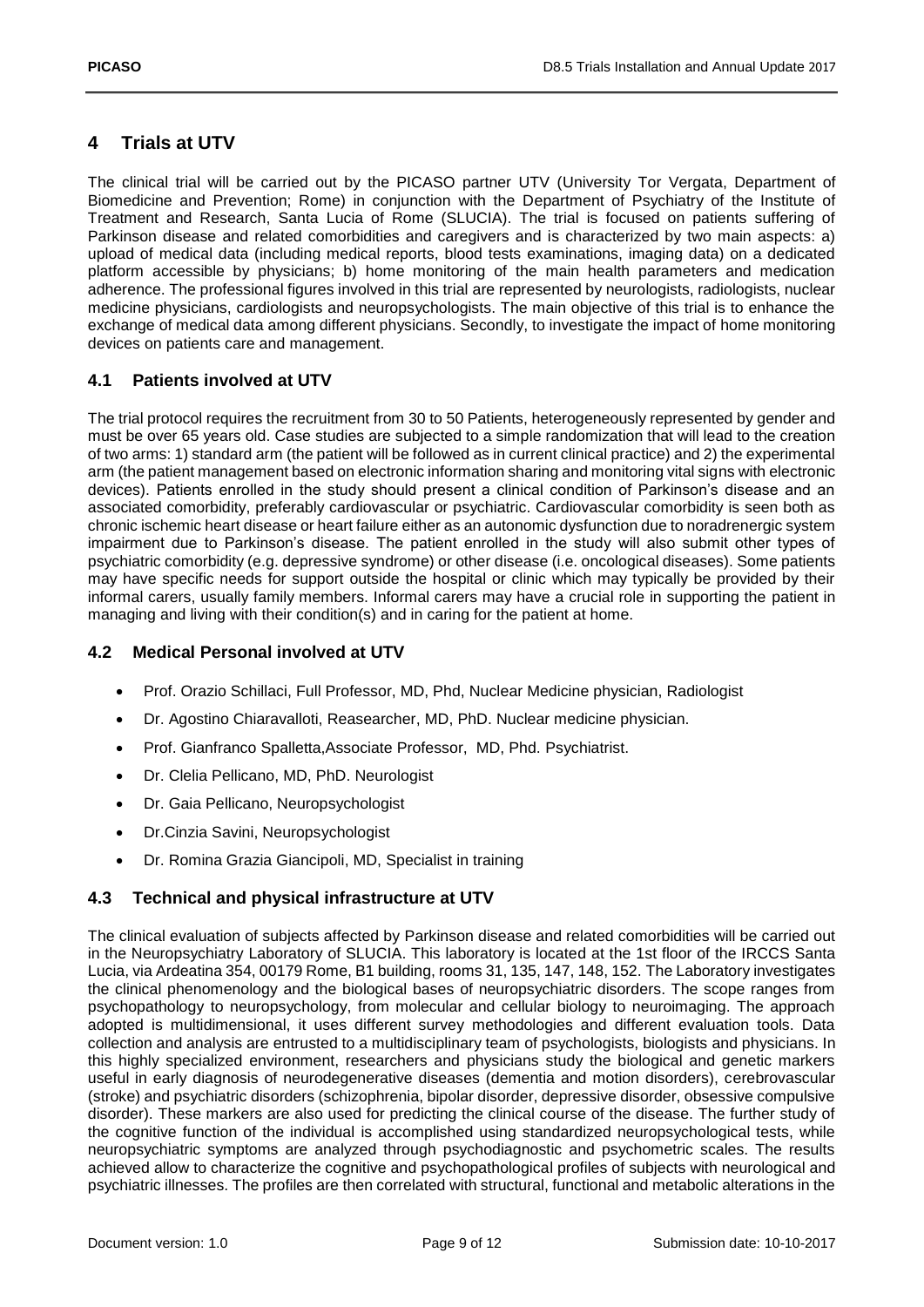brain, which can be detected by qualitative and quantitative techniques of neuroimaging (see below). These techniques, widely used by the Laboratory, allow to draw inferences about brain alterations that are the basis of neurological and psychiatric illnesses and their symptomatic manifestations.

Neuroimaging studies will be performed in the Department of Biomedicine and Prevention, University Tor Vergata of Rome and in the Tor Vergata Policlinic of Rome, Nuclear medicine and Radiology Unit. Both Units are located in the Policlinic, floor -1 and floor -2 (see figure 1 and figure 2), Viale Oxford 81, 00133 Rome.



<span id="page-9-0"></span>Figure 1:. Plan of floor-1 (a) and floor-2 (b), Nuclear medicine Unit, Tor Vergata Policlinic. The blue dot shows the exact location of PET/CT VCT scanner in (a) and of GE Iq scanner in (b).

For Positron emission tomography/ Computed tomography (PET/CT) examinations, two scanners are available in the Nuclear Medicine Unit. The PET/CT system Discovery VCT (GE Medical Systems, Tennessee, USA) is used to assess brain distribution of selected Radiolabelled compounds in all patients by means of a 3D-mode standard technique in a  $256 \times 256$  matrix. Reconstruction for brain is performed using the 3dimensional reconstruction method of ordered-subsets expectation maximization (OSEM) with 20 subsets and with 4 iterations. The system combines a high-speed ultra 16-detector-row (912detectors per row) CT unit and a PET scanner with 13440 bismuth germanate crystals in 24 rings (axial full width at half-maximum 1-cm radius, 5.2 mm in 3D mode, axial field of view 157 mm). A low-ampere CT scan of the head for attenuation correction (40 mA; 120 Kv) is usually performed before PET image acquisition. As for GE Iq PET/CT scanner, this system is characterized by highest NEMA sensitivity in the industry at up to 22 cps/kBq, Highest NECR for clinical 18F in the industry, High NECR for both low-count and high-count rate radioisotopes such as 68Ga, 11C, 82Rb and more, optimized for oncology practices administering <sup>18</sup>F, which accounts for nearly 94 percent of all PET procedures,up to 75 kcps at 2.4 kBq/mL,largest axial field-of-view coverage in the industry at up to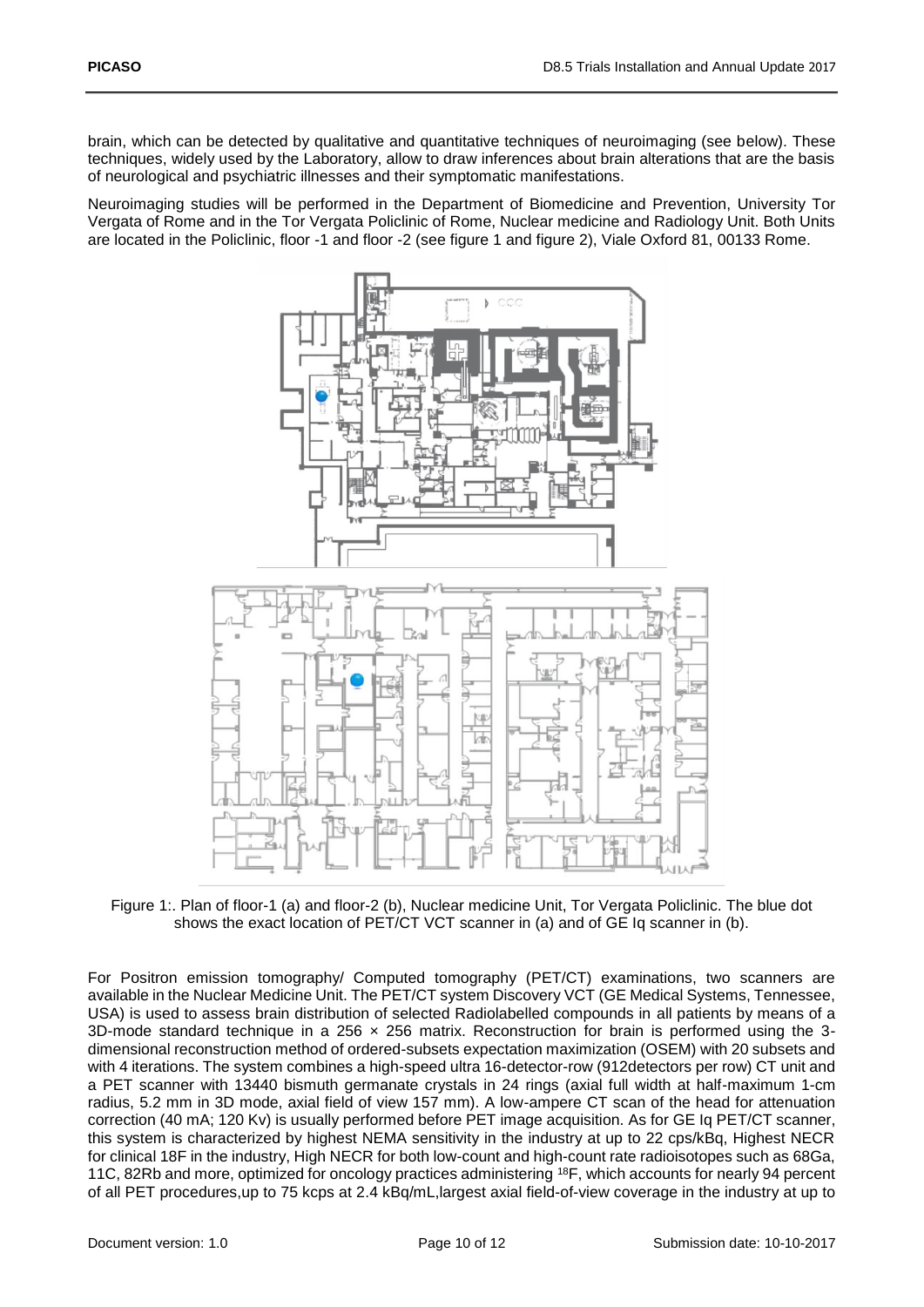26 cm, thorax respiratory Motion Free study can be achieved in as fast as four minutes, full organ imaging in the fewest possible bed positions with one-third scan time, 50-slice equivalent CT speed with IQE 1.75 pitch booster, 20 mm CT coverage for fast exams and short breath holds, platform compatible with advanced digital solutions designed to connect machines, people and data through a portfolio of healthcare analytics applications.



Figure 2: PET/CT VCT scanner at UTV.

<span id="page-10-1"></span>As for Magnetic Resonance Imaging (MRI), Philips Achieva 3.0T TX is available at floor -1 Radiology Unit, Tor Vergata Policlinic. The system is characterized by multiTransmit technology that overcomes dielectric shading by using simultaneous (parallel) transmissions from multiple Radio Frequency (RF) sources. It automatically optimizes the power, amplitude, phase, and waveform for optimal RFuniformity. The system's exclusive Quasar and Quasar Dual gradient systems offer gradient amplitudes up to 80 mT/m to provide superb performance with excellent linearity.

#### <span id="page-10-0"></span>**4.3.1 List of abbreviations**

- **PET/CT:** Positron emission tomography/Computed Tomography
- **OSEM**: ordered-subsets expectation maximization
- **GE**: General Electric
- **NEMA**: National Electrical Manufacturers Association
- **68Ga**: Gallium 68 isotope
- **11C**: Carbonium 11 isotope
- **82Rb**: Rubidium 82 isotope
- **Kcps**: kilocounts per second
- **kBq**: kiloBequerel
- **mL**: milliliter
- **RF**: Radiofrequency